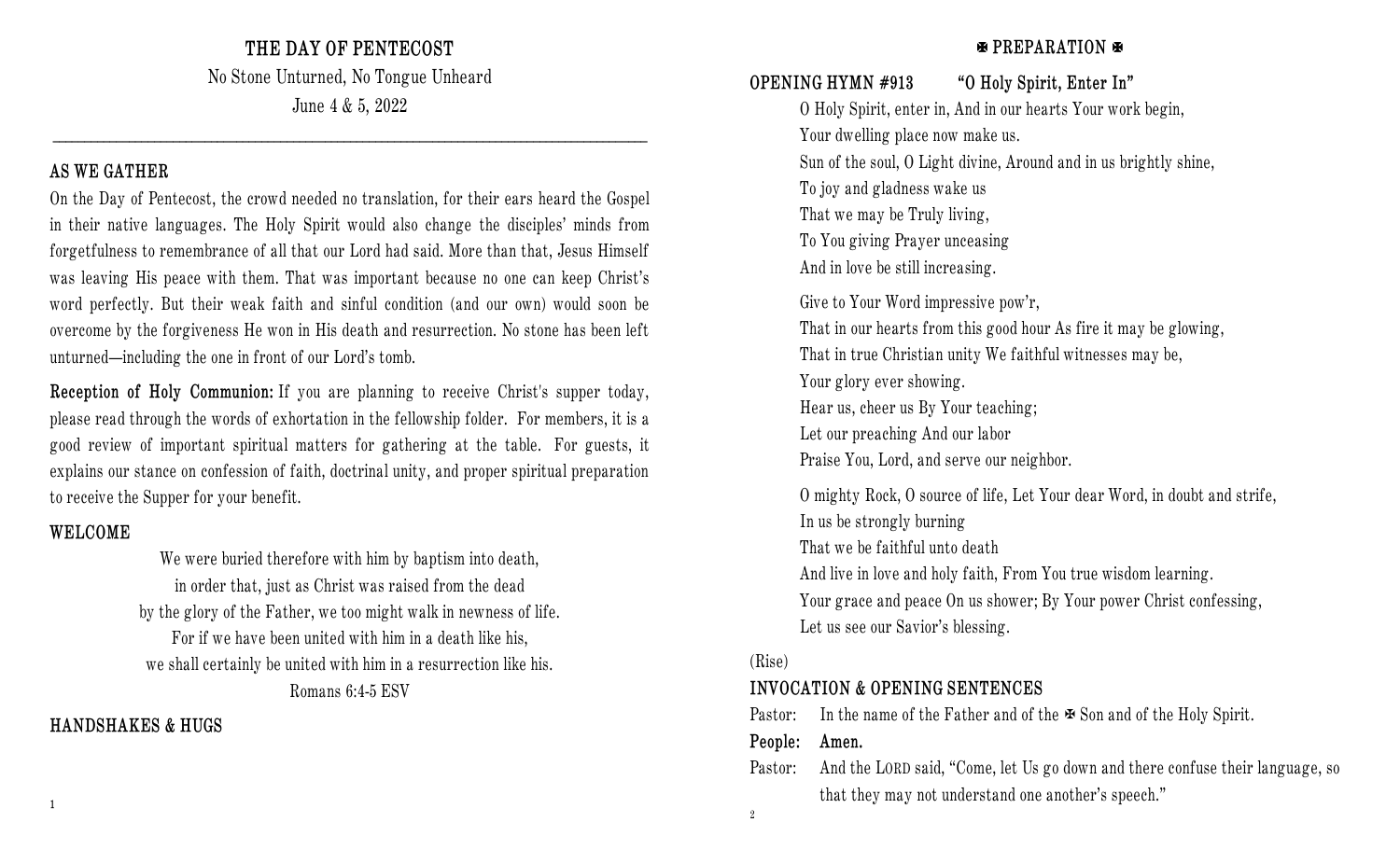- **People: They were amazed and astonished, saying, "How is it that we hear, each of us in his own native language?"**
- Pastor: In the last days it shall be, God declares, that I will pour out my Spirit on all flesh,
- **People: and it shall come to pass that everyone who calls upon the name of the Lord shall be saved.**

#### **CONFESSION & ABSOLUTION**

- Pastor: The Holy Spirit has worked faith in our hearts so that we may hear the good news about our Savior, but our sins are always before us. Let us therefore confess our sins to God our Father.
- **People: Most merciful God, we confess that we are by nature sinful and unclean. We have sinned against you in thought, word, and deed, by what we have done and by what we have left undone. We are helpless to amend our sinful lives without you, gracious God. For Jesus' sake, forgive us, renew our faith, and turn our feet to paths pleasing to you.**
- Pastor: In Eden, God created our first parents from the clay of His good earth. When they ate the forbidden fruit, the Word became clay Himself to pay for our sins and to rise victorious. Our heavenly Father has molded you, Christ's peace is with you, and the Spirit is in you to enkindle your faith. I therefore forgive you all your sins in the name of the Father and of the  $\mathfrak{B}$  Son and of the Holy Spirit.

#### **People: Amen.**

# **HYMN #501 "Come Down, O Love Divine"**

Come down, O Love divine; Seek Thou this soul of mine, And visit it with Thine own ardor glowing; O Comforter, draw near; Within my heart appear, And kindle it, Thy holy flame bestowing.

O let it freely burn, Till worldly passions turn To dust and ashes in its heat consuming; And let Thy glorious light Shine ever on my sight, And clothe me round, the while my path illuming.

Let holy charity Mine outward vesture be And lowliness become mine inner clothing-True lowliness of heart, Which takes the humbler part, And o'er its own shortcomings weeps with loathing.

And so the yearning strong, With which the soul will long, Shall far out-pass the pow'r of human telling; No soul can guess His grace Till it become the place Wherein the Holy Spirit makes His dwelling.

# **SALUTATION & PRAYER OF THE DAY**

- Pastor: The Lord be with you.
- **People: And also with you.**
- Pastor: Let us pray. O God, on this day long ago, your Holy Spirit used the apostles to preach in power.
- **People: Breathe new life in us today. Use us, clay vessels though we are, to build the Church upon the foundation of those apostles, with Christ as our cornerstone;**
- Pastor: through the same Jesus Christ, your Son, our Lord, who lives and reigns with you and the Holy Spirit, one God, now and forever.

**People: Amen.**

#### (Be seated)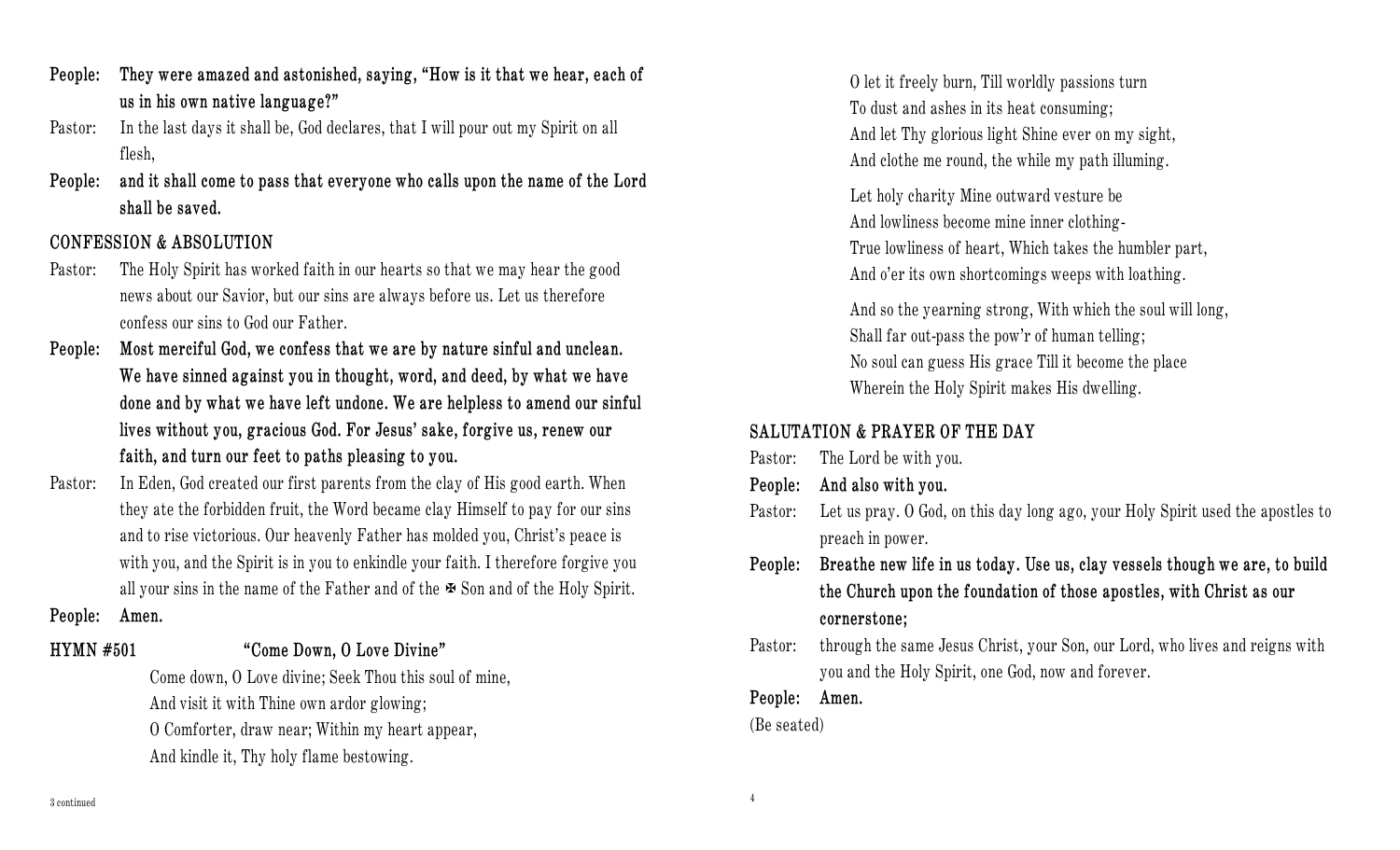#### **WORD**

## **FIRST READING** *Ephesians 5:13-20*

**<sup>13</sup>** But when anything is exposed by the light, it becomes visible, **<sup>14</sup>** for anything that becomes visible is light. Therefore it says, "Awake, O sleeper, and arise from the dead, and Christ will shine on you." **<sup>15</sup>** Look carefully then how you walk, not as unwise but as wise, **<sup>16</sup>**making the best use of the time, because the days are evil. **<sup>17</sup>**Therefore do not be foolish, but understand what the will of the Lord is.**<sup>18</sup>**And do not get drunk with wine, for that is debauchery, but be filled with the Spirit, **<sup>19</sup>** addressing one another in psalms and hymns and spiritual songs, singing and making melody to the Lord with your heart, **<sup>20</sup>** giving thanks always and for everything to God the Father in the name of our Lord Jesus Christ,

Lector: This is the Word of the Lord.

**People: Thanks be to God.**

**SECOND READING** *Acts 2:1–21* (Fifty days after Easter, the Holy Spirit enables the apostles to be heard in many languages.)

When the day of Pentecost arrived, they were all together in one place.**<sup>2</sup>** And suddenly there came from heaven a sound like a mighty rushing wind, and it filled the entire house where they were sitting. **<sup>3</sup>** And divided tongues as of fire appeared to them and rested on each one of them. **<sup>4</sup>** And they were all filled with the Holy Spirit and began to speak in other tongues as the Spirit gave them utterance. **<sup>5</sup>** Now there were dwelling in Jerusalem Jews, devout men from every nation under heaven. **<sup>6</sup>** And at this sound the multitude came together, and they were bewildered, because each one was hearing them speak in his own language. **<sup>7</sup>** And they were amazed and astonished, saying, "Are not all these who are speaking Galileans? **<sup>8</sup>** And how is it that we hear, each of us in his own native language? **<sup>9</sup>** Parthians and Medes and Elamites and residents of Mesopotamia, Judea and Cappadocia, Pontus and Asia, **<sup>10</sup>** Phrygia and Pamphylia, Egypt and the parts of Libya belonging to Cyrene, and visitors from Rome, **<sup>11</sup>** both Jews and proselytes, Cretans and Arabians we hear them telling in our own tongues the mighty works of God." **<sup>12</sup>** And all were amazed and perplexed, saying to one another, "What does this mean?" **<sup>13</sup>** But others mocking said, "They are filled with new wine." **<sup>14</sup>** But Peter, standing with the eleven, lifted up his voice and addressed them: "Men of Judea and all who dwell in Jerusalem, let this be known to you, and give ear to my

words. <sup>15</sup> For these people are not drunk, as you suppose, since it is only the third hour of the day. **<sup>16</sup>** But this is what was uttered through the prophet Joel: **<sup>17</sup>** "'And in the last days it shall be, God declares, that I will pour out my Spirit on all flesh, and your sons and your daughters shall prophesy, and your young men shall see visions, and your old men shall dream dreams; **<sup>18</sup>** even on my male servants and female servants in those days I will pour out my Spirit, and they shall prophesy. **<sup>19</sup>** And I will show wonders in the heavens above and signs on the earth below, blood, and fire, and vapor of smoke; **<sup>20</sup>** the sun shall be turned to darkness and the moon to blood, before the day of the Lord comes, the great and magnificent day. **<sup>21</sup>** And it shall come to pass that everyone who calls upon the name of the Lord shall be saved.'

Lector: This is the Word of the Lord.

**People: Thanks be to God.**

#### (Rise)

**HOLY GOSPEL** *John 14:23–31* (Jesus says that the Spirit will teach and remind His followers of what He has said.)

Pastor: The Holy Gospel according to St. John, the fourteenth chapter.

# **People: Glory to you, O Lord.**

**<sup>23</sup>** Jesus answered him, "If anyone loves me, he will keep my word, and my Father will love him, and we will come to him and make our home with him.**<sup>24</sup>**Whoever does not love me does not keep my words. And the word that you hear is not mine but the Father's who sent me. **<sup>25</sup>** "These things I have spoken to you while I am still with you. **<sup>26</sup>** But the Helper, the Holy Spirit, whom the Father will send in my name, he will teach you all things and bring to your remembrance all that I have said to you.**<sup>27</sup>** Peace I leave with you; my peace I give to you. Not as the world gives do I give to you. Let not your hearts be troubled, neither let them be afraid.**<sup>28</sup>** You heard me say to you, 'I am going away, and I will come to you.' If you loved me, you would have rejoiced, because I am going to the Father, for the Father is greater than I. **<sup>29</sup>** And now I have told you before it takes place, so that when it does take place you may believe. **<sup>30</sup>** I will no longer talk much with you, for the ruler of this world is coming. He has no claim on me, **<sup>31</sup>** but I do as the Father has commanded me, so that the world may know that I love the Father. Rise, let us go from here.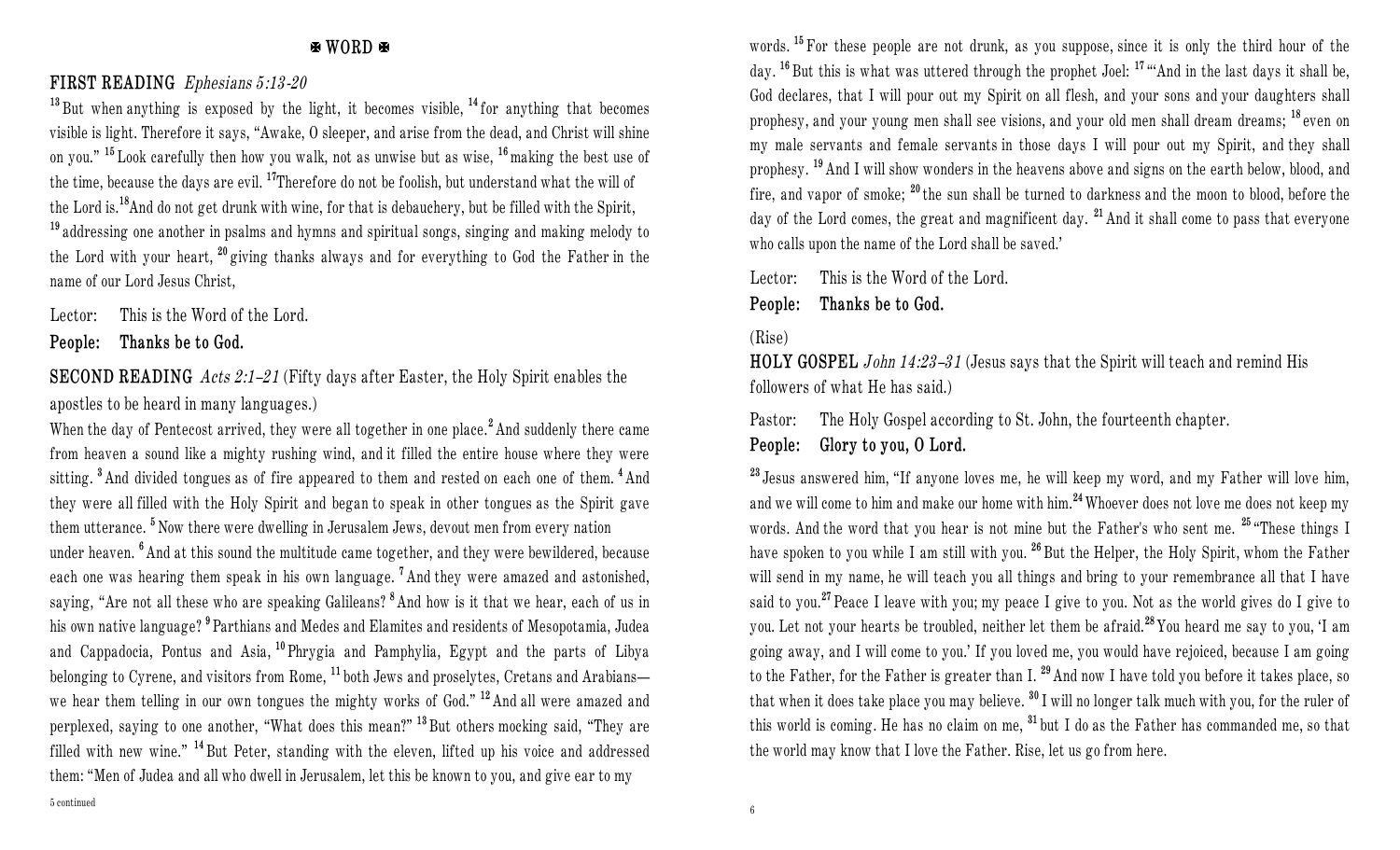Pastor: This is the Gospel of the Lord. **People: Praise to you, O Christ.** (Be seated)

### **CHILDREN'S SONG & CHILDREN'S MESSAGE**

#### **"Jesus in the Morning"** AGPS #143

Jesus, Jesus, Jesus in the morning, Jesus at the noontime. Jesus, Jesus, Jesus when the sun goes down.

Love Him, Love Him, Love Him in the morning, love Him at the noontime. Love Him, Love Him, Love Him when the sun goes down.

Praise Him, Praise Him, Praise Him in the morning, Praise Him at the noontime. Praise Him, Praise Him, Praise Him when the sun goes down.

# **SERMON HYMN #497 "Come, Holy Ghost, God and Lord"**

Come, Holy Ghost, God and Lord, With all Your graces now out-poured On each believer's mind and heart; Your fervent love to them impart. Lord, By the brightness of Your light In holy faith Your Church unite; From ev'ry land and ev'ry tongue This to Your praise, O Lord, our God, be sung: Alleluia, alleluia!

Come, Holy Light, guide divine, Now cause the Word of life to shine. Teach us to know our God aright And call Him Father with delight. From ev'ry error keep us free; Let none but Christ our master be That we in living faith abide, In Him, our Lord, with all our might confide. Alleluia, alleluia!

Come, holy Fire, comfort true, Grant us the will Your work to do And in Your service to abide; Let trials turn us not aside.

Lord, by Your pow'r prepare each heart, And to our weakness strength impart That bravely here we may contend,

<sup>7</sup>Through life and death to You, our Lord, ascend. Alleluia, alleluia!

**SERMON "Drunk By the Spirit"**

# (Rise)

# **CATECHISM** *The Third Article*

People: I believe in the Holy Spirit, the holy Christian Church, the communion of saints, the forgiveness of sins, the resurrection of the body, and the life everlasting. Amen.

Pastor: What does this mean?

**People: I believe that I cannot by my own reason or strength believe in Jesus Christ, my Lord, or come to Him; but the Holy Spirit has called me by the Gospel, enlightened me with His gifts, sanctified and kept me in the true faith. In the same way He calls, gathers, enlightens, and sanctifies the whole Christian Church on earth, and keeps it with Jesus Christ in the one true faith. In this Christian Church He daily and richly forgives all my sins and the sins of all believers. On the Last Day He will raise me and all the dead, and give eternal life to me and all believers in Christ. This is most certainly true.**

**OFFERINGS** As your offering is collected, **please sign our fellowship folder** located at the end of the pew. If you are a visitor, please leave your address and phone. After you are finished, please pass the folder along to others in your pew, and return it to the center aisle. You may check the folder to see names of those to greet after the service.

# **PRAYER OF THE CHURCH**

Pastor: Let us pray. Gracious Lord, your Spirit fills the world and gladdens your Church with the remembrance of all Christ Jesus has spoken. Comfort us with divine peace, and do not let our hearts be troubled or afraid. Lord, in your mercy,

# **People: hear our prayer.**

Pastor: Heavenly Father, as you once chose apostles to proclaim the resurrection, so open the mouths of your people to declare His praises to all who will hear. Lord, in your mercy,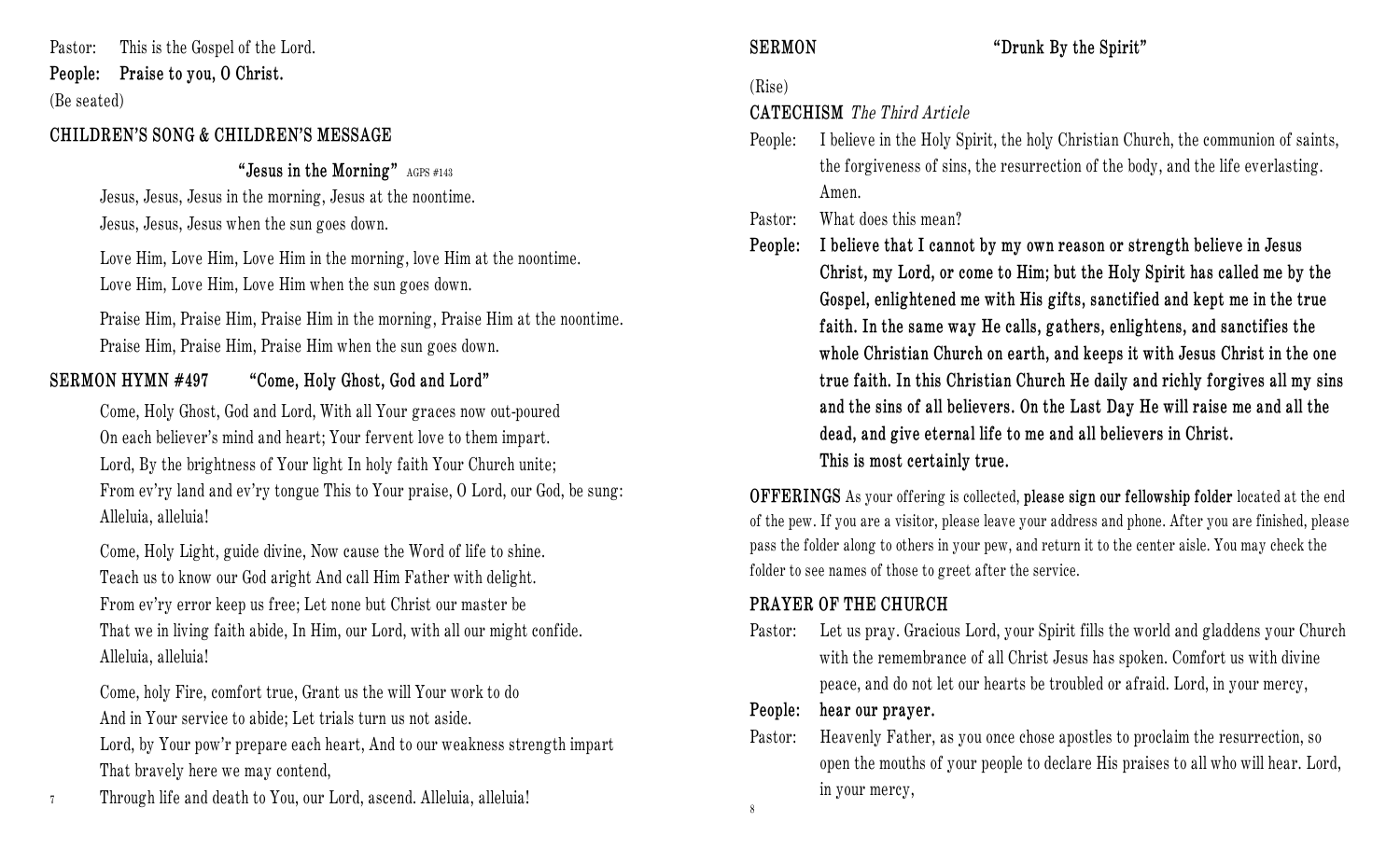#### **People: hear our prayer.**

Pastor: Lord God, sustain those who are mocked for believing and confessing the truth of your Word, that they may remain faithful to you. Lord, in your mercy,

## **People: hear our prayer.**

Pastor: Father of our Lord Jesus Christ, you have poured out your Spirit upon us, that we might believe your truth and raise our sons and daughters in it. Bless all parents, that they may faithfully catechize their children in your Word. Bless all of our students, that they remember what they have learned this last year. Especially be with our graduates as they move forward, help them to remember that you will never leave them nor forsake them. Lord, in your mercy,

## **People: hear our prayer.**

Pastor: Lord of might, preserve your people from their enemies, bring peace to the nations and prosper the cause of life. Bless our leaders, especially our president, governor, Congress, legislature, and all judges and magistrates. Give them a relentless pursuit of just laws for the common good of all, with a heart of mercy for the weak and vulnerable. Lord, in your mercy,

# **People: hear our prayer.**

Pastor: Lord of compassion, forget not the sick and the suffering. Grant them healing according to your will especially do we name before you; Gloria, Janet, Brian, Steve, Dorothy, Brian, Norma, Vern, Amy, Cathy, Jim, Vern, Mike, Elaine, Dorothy, Cindy, Don, Shirley, Richard, Helga, Louis, Dawn, Carol, Sarah, Debbie, Steve, Mary, June, Jerry, Shirley and Sarah. Also be with Nancy Hoelke and family after the passing of Dick Hoelke. Give them confidence that you know their need and will well supply them with all that they need to endure to the day of your coming, when all affliction will end and you will grant the perfect consummation to us and to all who have loved your appearing. Lord, in your mercy,

Pastor: Lord of love, this week we get to celebrate the love that that you have given us to share. Thank you for John and Judy Brunner as they celebrate their  $59<sup>th</sup>$ wedding anniversary, as well as Kellie Jo and Gates as they are married this weekend. Continue to teach them how to love one another. Lord, in your mercy,

# **People: hear our prayer.**

Pastor: Almighty Father, with your Son, Jesus Christ, send your Holy Spirit into our hearts through your Word to rule and govern us according to your will, comfort us in every temptation and misfortune, and defend us against every error, that we may continue steadfast in the faith, increase in love and good works, and trusting firmly in your grace for us by His death — obtain eternal salvation; through the same Jesus Christ, your Son, our Lord, who lives and reigns with you and the Holy Spirit, one God, now and forever.

**People: Amen.**

# **LORD'S PRAYER**

**People: Our Father who art in heaven, hallowed be Thy name, Thy kingdom come, Thy will be done on earth as it is in heaven; give us this day our daily bread; and forgive us our trespasses as we forgive those who trespass against us; and lead us not into temptation, but deliver us from evil. For Thine is the kingdom and the power and the glory forever and ever. Amen.**

# **SACRAMENT**

# **WORDS OF INSTITUTION**

# **PAX DOMINI**

Pastor: The peace of the Lord be with you always.

**People: Amen.**

## **People: hear our prayer.**

9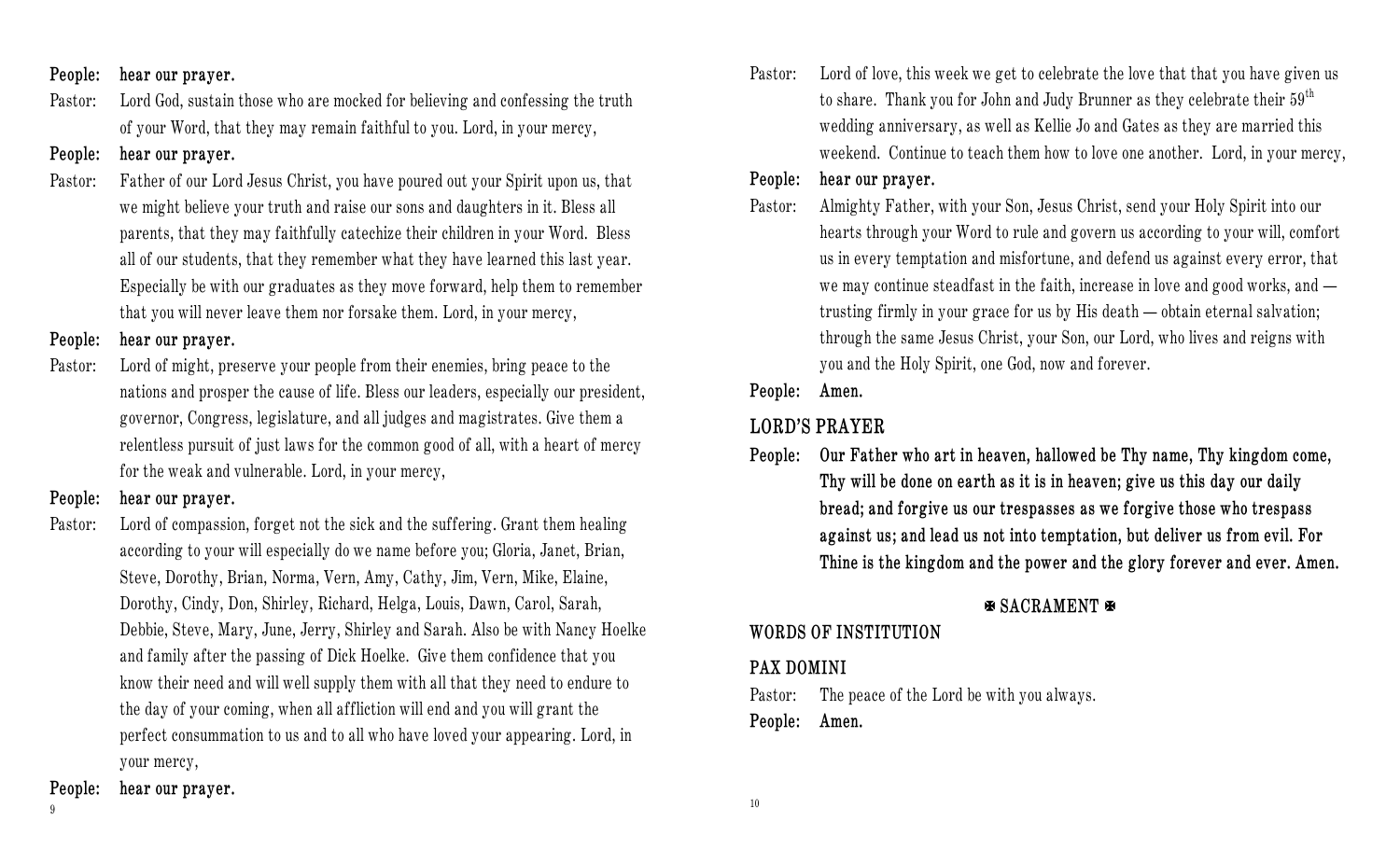### **AGNUS DEI** Page 163

Lamb of God, You take away the sin of the world; have mercy on us. Lamb of God, You take away the sin of the world; have mercy on us. Lamb of God, You take away the sin of the world; grant us peace.

(Be seated)

# **DISTRIBUTION HYMNS**

# **HYMN #775 "Be Present at Our Table, Lord"**

Be present at our table, Lord; Be here and ev'rywhere adored; Thy creatures bless, and grant that we May feast in paradise with Thee.

# **HYMN #498 "Come, Holy Ghost, Creator Blest"**

Come, Holy Ghost, Creator blest, And make our hearts Your place of rest; Come with Your grace and heav'nly aid, And fill the hearts which You have made.

To You, the Counselor, we cry, To You, the gift of God Most High; The fount of life, the fire of love, The soul's anointing from above.

In You, with graces sevenfold, We God's almighty hand behold While You with tongues of fire proclaim To all the world His holy name.

Your light to ev'ry thought impart, And shed Your love in ev'ry heart; The weakness of our mortal state With deathless might invigorate.

Drive far away our wily foe, And Your abiding peace bestow; With You as our protecting guide, No evil can with us abide.

Teach us to know the Father, Son, And You, from both, as Three in One That we Your name may ever bless And in our lives the truth confess.

Praise we the Father and the Son And Holy Spirit, with them One, And may the Son on us bestow The gifts that from the Spirit flow!

# **HYMN #645 "Built on the Rock"**

Built on the Rock the Church shall stand Even when steeples are falling. Crumbled have spiers in ev'ry land; Bells still are chiming and calling, Calling the young and old to rest, But above all the souls distressed, Longing for rest everlasting.

Surely in temples made with hands God, the Most High, is not dwelling; High above earth His temple stands, All earthly temples excelling, Yet He who dwells in heav'n above Chooses to live with us in love, Making our bodies His temple.

We are God's house of living stones, Built for His own habitation. He through baptismal grace us owns Heirs of His wondrous salvation. Were we but two His name to tell, Yet He would deign with us to dwell With all His grace and His favor.

Here stands the font before our eyes, Telling how God has received us. The altar recalls Christ's sacrifice And what His Supper here gives us. Here sound the Scriptures that proclaim Christ yesterday, today, the same, And evermore, our Redeemer.

Grant, then, O God, Your will be done, That, when the church bells are ringing, Many in saving faith may come Where Christ His message is bringing; "I know My own; My own know me. You, not the world, My face shall see. My peace I leave with you. Amen."

# **COMMON DISMISSAL**